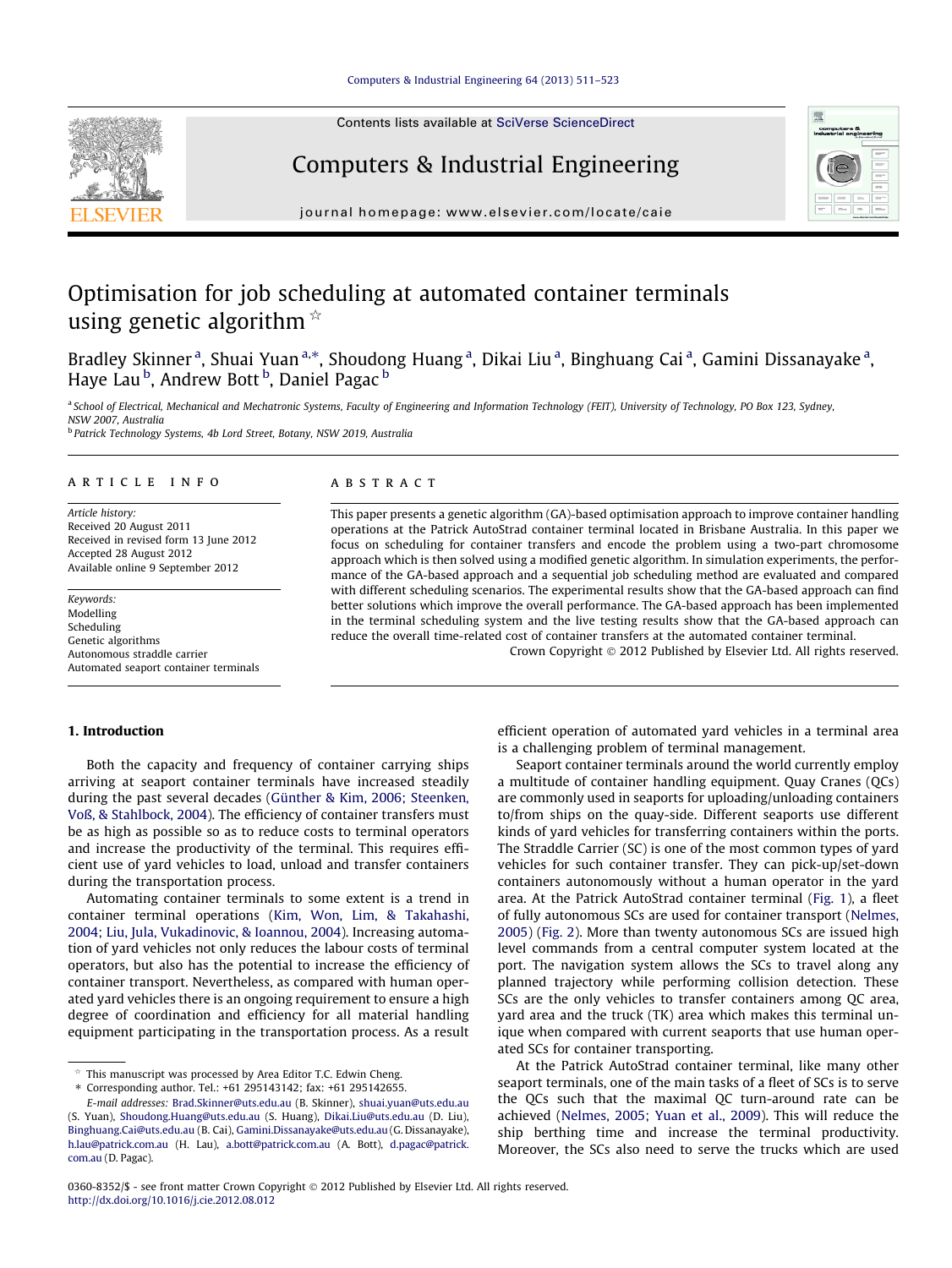<span id="page-1-0"></span>

Fig. 1. Satellite view of the Patrick AutoStrad container terminal within the Port of Brisbane at Fisherman Islands Australia [Google Earth].



Fig. 2. Fully autonomous straddle carrier transporting a 40-foot container from the quay-side as part of a buffer-to-yard task.

to transfer containers between customers and the seaport terminal such that the truck waiting time is minimised. Furthermore, the seaport operator would like SCs to perform less urgent yardto-yard container transportation jobs (e.g. yard maintenance) as part of their yard management strategy.

We presented a mathematical model of the integrated SC path planning and task allocation in yard operations (yard jobs) in ([Liu & Kulatunga, 2007; Yuan et al., 2010](#page--1-0)). This mathematical formulation was extended in [\(Yuan et al., 2011](#page--1-0)) by including QC and TK related jobs and then solved by a proposed job grouping strategy ([Yuan et al., 2011](#page--1-0)). The job grouping approach groups jobs based on time-critical requirements, so as to enhance the time related performance. One advantage of the job grouping approach is that it integrates both the scheduling and path planning algorithms for all jobs and SCs. However, this grouping approach has a short planning horizon, which may end up with a local optimum solution. The employed path planning algorithm ([Halpern, 1977; Lau,](#page--1-0) [Pratley, Liu, Huang, & Pagac, 2008\)](#page--1-0) has been well-studied and can effectively deal with routing and collision avoidance in actual terminals. Solving the scheduling problem with longer planning horizon using a global optimisation approach is expected to give better solution (higher productivity) in automated container terminals such as the Patrick AutoStrad Terminal.

This paper presents a genetic algorithm (GA)-based optimisation approach to solve the SC scheduling problem for container handling in the Patrick AutoStrad Terminal. In this paper, the problem of scheduling SCs has subtle but significant differences to the multiple travelling salesman problem (MTSP) ([Bektas, 2006](#page--1-0)) and Pick-up and Delivery Problem (PDP) [\(Savelsbergh & Sol, 1995\)](#page--1-0). Firstly, both MTSP and PDP do not have sequence constraints on visiting cities or nodes and salesmen or vehicles are normally allowed to conduct jobs in any order. In our problem the job

sequence has to be taken into account particularly for OC and TK related jobs. Secondly, MTSP and PDP do not have to deal with constrains such as servicing QCs and TKs, which tends to add complex timing dependence for related jobs. Due to the timing dependence of all resources (i.e. SCs, QCs and TKs), it is not suitable to use timewindow based approaches (e.g. MTSP with time-window and PDP with time-window) to deal with the correlated job sequence and timing constraints. Thirdly, our performance metrics are based on practical operations at the Patrick AutoStrad Terminal which are different from the general MTSP and PDP.

Objectives in our model are not only related to SCs (e.g.: minimising total travel time which is a linear function), but also include the performances of QCs and TKs (e.g.: minimising QC waiting time and TK waiting time which are non-linear functions). Previous approaches ([Bektas, 2006; Dumas, Desrosiers, & Soumis, 1991; Li &](#page--1-0) [Lim, 2001; Park, 2001; Ruland & Rodin, 1997; Savelsbergh & Sol,](#page--1-0) [1995\)](#page--1-0) to solving the MTSP and PDP are often designed for linear objective functions with linear constraints and thus cannot be directly used to with our model and solve the practical problem at Patrick AutoStrad Terminal. In this paper, the comprehensive problem model presented in ([Yuan et al., 2011](#page--1-0)) is modified as a job scheduling problem which deals with correlated job sequence and timings. Five practical performance metrics are formulated which are directly related to the operations at the Patrick container terminal. A modified genetic algorithm (GA) is presented to handle the job sequence and timing constraints and improve the scheduling performance of container transfers at the automated container terminal.

The paper is organised as follows. Section 2 provides a brief overview of related work in scheduling problems for the transportation process within automated seaport container terminals. Section [3](#page--1-0) presents the modified mathematical model of the job scheduling. In Section [4](#page--1-0), we discuss the GA-based approach. Section [5](#page--1-0) presents the experiments and the compared performance. Finally, Section [6](#page--1-0) provides a conclusion and summary of the study.

### 2. Literature review

#### 2.1. Container handling in transhipment

Within a seaport environment an effective schedule for the transhipment of containers requires efficient allocation and scheduling of quay-side, yard and land-side resources. Although the operation of these resources is typically decoupled from each other the efficiency of the overall transhipment process is significantly affected by their operation, particularly if there is a high level of automation involved.

A quay crane scheduling problem (QCSP) considers the starting and finishing time of each job (e.g., loading and unloading a container) in a set of jobs assigned to quay cranes servicing a vessel. [Kim and Park \(2004\)](#page--1-0) proposed an analytical formulation of the QCSP. Using a meta-heuristic search algorithm called GRASP, near optimal solutions were found. In addition, a lower bound on the optimal performance was proposed using the branch and bound method. However, these studies assume complete availability of yard resources when transporting containers from the yard to the quay crane loading area, i.e., the scheduling of yard vehicles are not taken into account.

A yard vehicle scheduling problem considers the starting and finishing time of each yard job (e.g., moving a container from its current position to a different position in the yard or to a QC or a truck) in a set of yard jobs assigned to a fleet of autonomous straddle carriers servicing quay cranes and trucks. The problem is to minimise the utilisation of straddle carriers in the transhipment process while finding a feasible and efficient schedule. This